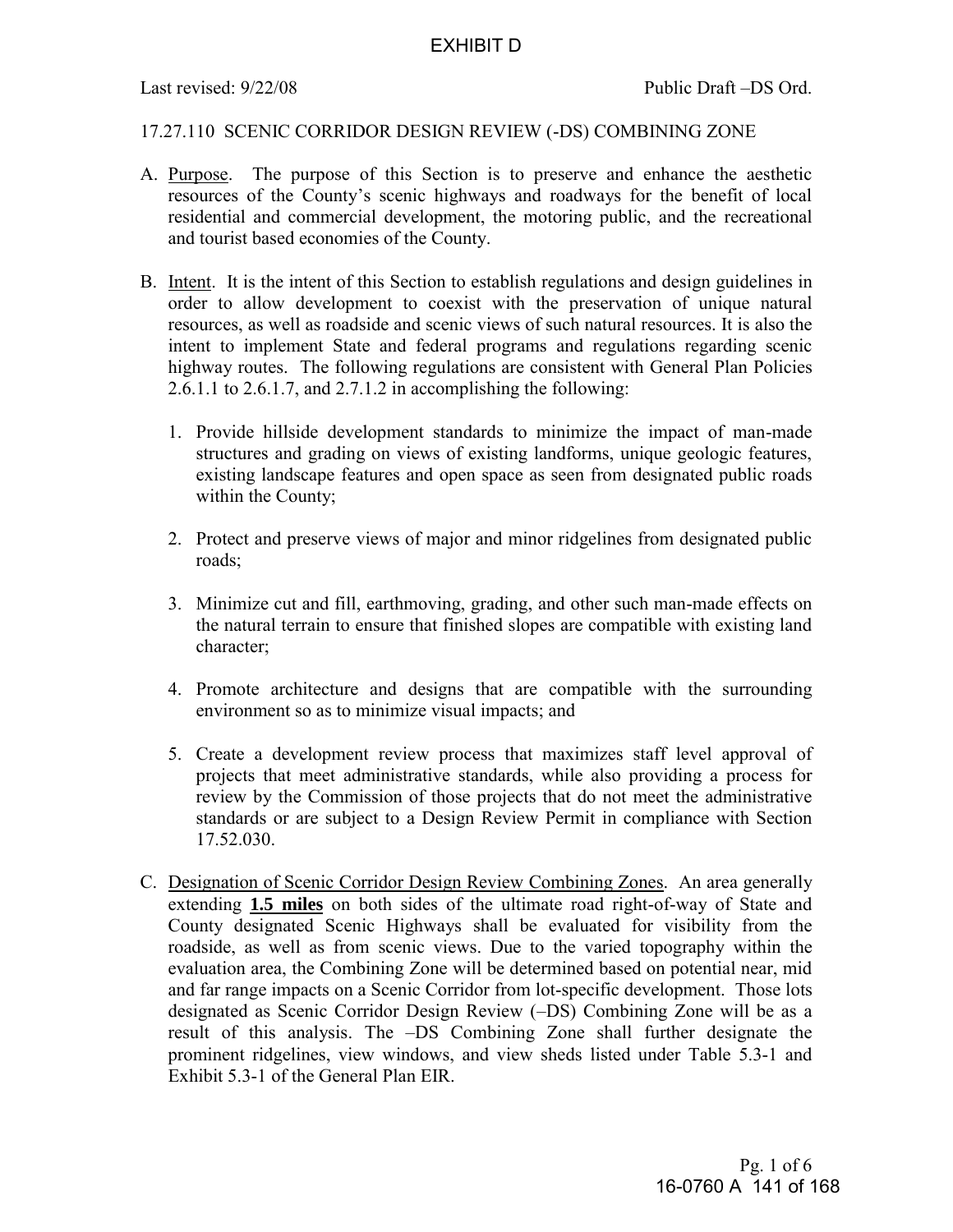- D. Applicability. The development standards and criteria under this Section shall apply to all development and land uses allowed under the base zone. All multi-residential, commercial and industrial development in the –DS zone will require a Design Review Permit application, or other discretionary permit if required, subject to Commission approval. Commercial and residential subdivisions shall be processed under a Development Plan Permit application in compliance with Section 17.52.040.
- E. Prohibited uses. The following uses shall be prohibited in the –DS zone:
	- 1. Off site outdoor advertising signs and displays, and on site pole signs.
	- 2. Sanitary landfills.
	- 3. Slaughterhouses and livestock feed lots.
	- 4. Unscreened, non-commercial outdoor storage; except supplies, equipment, or produce incidental to a ranch or farm.
	- 5. Commercial uses utilizing outdoor storage comprising more than ten percent of the building footprint, (i.e., home and garden stores, lumber yards).
	- 6. Commercial mobile homes and trailer coaches, and residential mobile homes not meeting the construction standards of Chapter 17.40.190 (Mobile/Manufactured Homes).
	- 7. Agricultural processing facilities such as fruit dehydrators, packing plants, canneries, and packaging plants, except as allowed under Paragraph F.1.
	- 8. Commercial dairies.
	- 9. Development within Class I ridgelines subject to Section 17.30.060 (Ridgeline Development and 30 Percent Slopes).
	- 10. Any other use that is determined to be of similar character to other prohibited uses or to be in conflict with the intent of this Section.
- F. Exceptions.
	- 1. When adjacent to County roads, agricultural processing facilities such as wineries, fruit dehydrators, packing plants, canneries, and packaging plants not exceeding an active use area of 5,000 square feet, including an incidental retail sales area for products processed on the premises of up to 500 square feet, shall be allowed subject to a Conditional Use Permit in compliance with Section 17.52.020.
	- 2. Community information/direction panels and category signs, as provided for under state and County sign programs.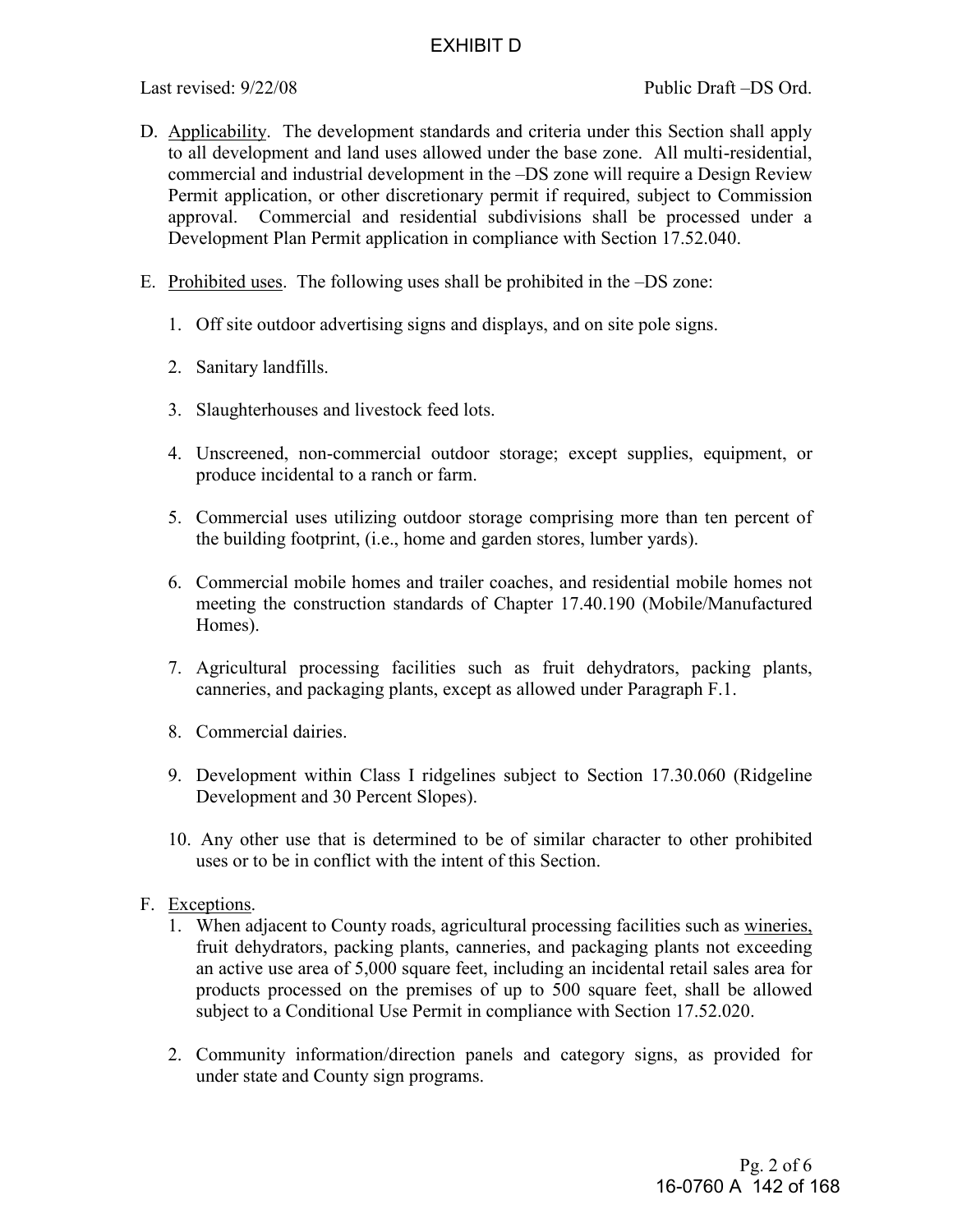- G. Exemptions. The following activities and development within the –DS Combining Zone shall be exempt from further review under this Section:
	- 1. For residential or agricultural development where the property owner submits photo simulations demonstrating the proposed development is not visible from any designated scenic corridor or does not obstruct any designated viewshed because of its relationship to surrounding topography or existing vegetation, subject to Director determination.
		- a. If the determination is made based on existing vegetation coverage, then the property owner, prior to the issuance of a building permit, shall be required to execute and record in the County Recorder's office a deed restriction, in a form approved by County Counsel, requiring the existing vegetation cover to be maintained or replaced with equivalent vegetation, by the owner or the owner's successors, so as to prevent the project from impacting viewsheds from the scenic corridor.
	- 2. Maintenance, repair, or exact replacement of existing structures including in-kind repainting, reroofing, or re-siding. However, repair or exact replacement that meets the threshold of a "substantial improvement", as defined under Article 8, shall be subject to the standards of this Section. "Serial repair or replacement projects" that by themselves fall under the threshold of a substantial improvement, but together would exceed it, will be subject to the standards of this Section at such time as the combined projects exceed the threshold.
	- 3. Alteration of a "historic structure", as defined under Article 8, provided that the alteration will not preclude its continued designation as a "historic structure".
- H. Discretionary Requirements. The following standards shall apply to all land and structures in the –DS Combining Zone subject to discretionary review. For all development permits, the minimum standards shall be those of the base zone, subject to the following:
	- 1. Development shall be sited in such a manner as to ensure that impacts to the scenic corridor are minimized. Reduction in setbacks to minimize visual impacts can be considered on a case by case basis as part of this review.
	- 2. Commercial or residential subdivisions shall be processed concurrent with a Development Plan Permit to insure that clustering of development and open space are located to provide the optimum visual buffer to the scenic corridor.
	- 3. Alterations to natural or artificial land contours shall be limited as follows:
		- a. Access roads shall be located to keep grading to a minimum.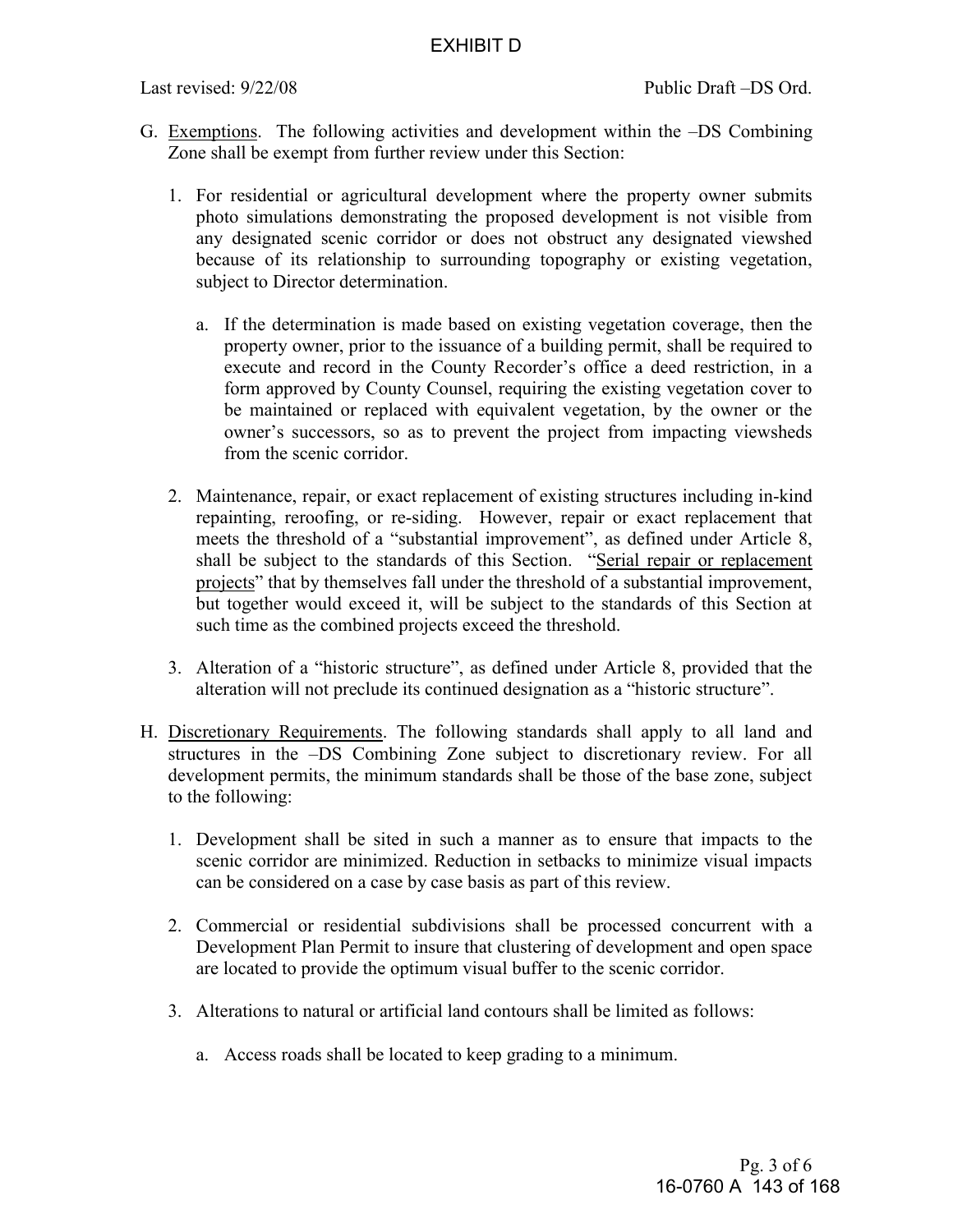- b. Any contour altered by grading shall be screened from view from the scenic corridor or the adjacent scenic view with landscaping consistent with Paragraph H.5 below.
- c. Mass pad grading is prohibited.
- 4. The architectural design of a project shall include elements that screen from public view all external mechanical equipment, including trash enclosures, electrical pads and vaults, satellite receiving disks, communication equipment, and utility hardware on roofs, buildings or the ground.
- 5. The removal of existing vegetation, including timber, shall be minimized. Replacement vegetation and landscaping shall consist primarily of plant materials indigenous or well adapted to the area, allowing minimum care and compatibility with existing vegetation. Landscape plantings should not obstruct designated scenic views at any phase of their growth or maturity.
- 6. On lots containing or adjacent to a Class I ridgeline, building height and other applicable development standards shall be in compliance with Section17.30.060.
- 7. Solid fencing that would be visible from the scenic corridor is prohibited. Fencing within the –DS Combining Zone shall be landscaped to buffer its view from the scenic corridor and adjacent properties. The scale, color, and materials used should be compatible with the site and surrounding environment.
- 8. Required parking shall not be allowed within any setback that faces the scenic corridor. To the maximum extent feasible, parking areas should be screened from view from the scenic corridor by the placement of buildings, structures, and/or landscaping.
- 9. Development involving concentrations of commercial activities shall be designed to function as an integral unit with shared access roads, encroachments, and parking areas.
- 10. On-site signs shall be designed to ensure compatibility with the scenic and natural character of the area. Monument and wall signs shall be constructed with natural materials in colors compatible with the natural surroundings. No internally lit or neon-type signs shall be allowed.
- 11. The design standards under Subsection I shall be incorporated into any development project.
- I. Ministerial Review Process: An Administrative Permit in compliance with Section 17.52.010 shall be subject to Director review and approval provided the applicant completes a scenic assessment demonstrating compliance with the following applicable performance standards: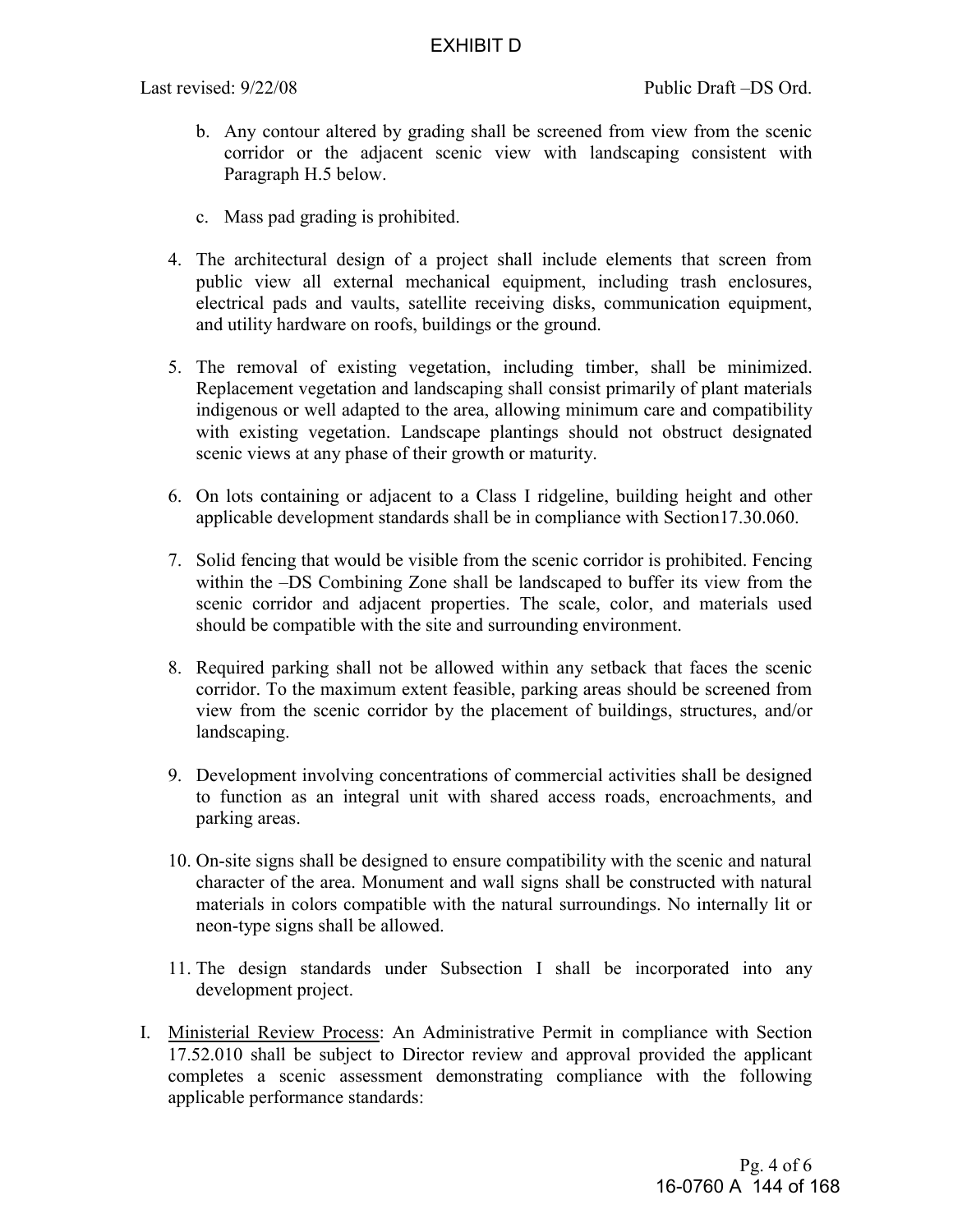- 1. Incorporation of the structure into the existing setting to reduce grading requirements, and to preserve as much of the existing vegetation and topography as possible. The following can be considered a means of doing so:
	- a. Reduce the base zone setbacks by up to 50 percent or to a minimum of five feet, whichever is greater.
	- b. Reduce the building footprint by increasing the height of the proposed structures, i.e., two or three stories versus a single story where natural screening will be provided.
	- c. Bench-step the foundation to conform to existing topography.
- 2. Landscaping to provide screening from scenic corridors and to balance between the proposed development and the natural setting, while meeting fire-safe requirements. Indigenous vegetation should be used consistent with 17.33.500.E (Landscaping Ordinance*)*.
- 3. Removing any existing solid fencing which blocks scenic views, or replace with fencing at least 90 percent open, if necessary. If cyclone fencing must be used, it shall be coated with brown, black or dark green vinyl, including fence poles. Screen all solid fencing and walls that are visible from the scenic corridor with vegetation indigenous to the area.
- 4. Screening parking and storage areas.
- 5. Limiting the amount of visible glass to reduce reflection by:
	- a. Breaking up large expanses of windows, or
	- b. Using smaller windows, or
	- c. Increasing the "shadow area" of facades to reduce window reflection; and
	- d. Providing manufacturers' specifications demonstrating the use of reduced reflectivity glass.
- 6. Providing architectural design and composition to structures so that they conform to the existing land forms and landscape.
- 7. Selecting exterior colors and materials that will blend with the surrounding vegetation and landforms for compatibility with the natural environment. Colors shall be limited to an earthtone palette of tan, ochre, umber, reddish-brown, brown, and green.
- 8. Using non-reflective finishes and earthtone colors for roofs, vents, skylights, and mechanical equipment.
- 9. Reducing clutter, overhead wires, unnecessary lighting, poles, signs, etc.